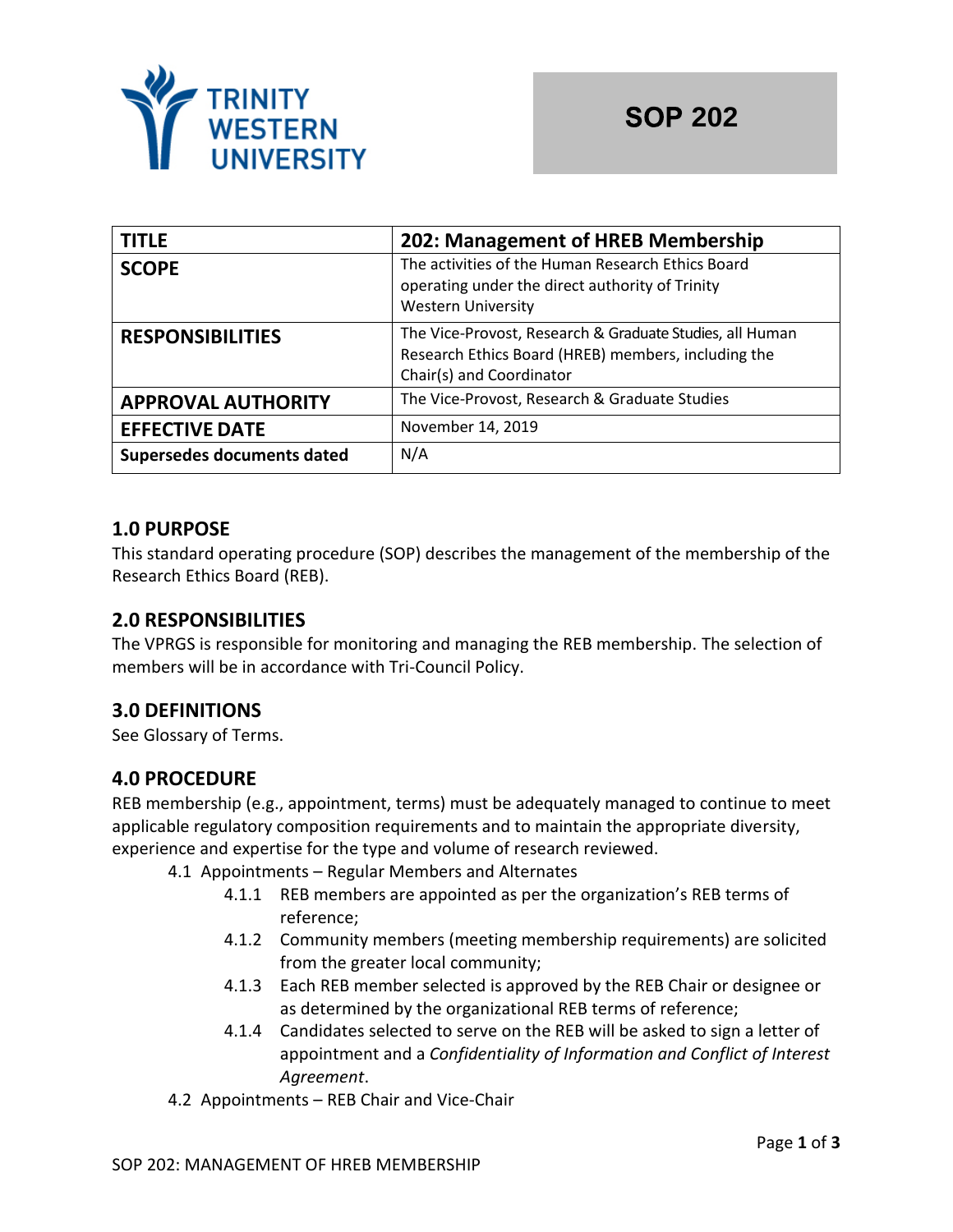

- 4.2.1 The REB Chair is appointed as per the organization's REB terms of reference;
- 4.2.2 The REB Vice-Chair is appointed as per the organization's REB terms of reference.
- 4.2.3 The REB Chair and Vice-Chair will be asked to sign a *Confidentiality of Information and Conflict of Interest Agreement*.
- 4.3 Ad hoc Advisors
	- 4.3.1 At his/her discretion, the REB Chair or designee may invite individuals with competence in special areas to assist in the review of issues that require expertise beyond or in addition to that available on the REB.
- 4.4 Terms of Appointment
	- 4.4.1 Each REB member will serve for staggered three-year terms, which normally may be renewed once;
	- 4.4.2 Re-appointment of an REB member for (an) additional term(s) is allowed, by mutual agreement of the REB member and the REB Chair or designee;
	- 4.4.3 The REB Chair and Vice-Chair will serve for a term specified by the organization;
	- 4.4.4 Terms will be overlapping to preserve the experience level, expertise, and continuity of the REB.
- 4.5 Qualifications and Training of REB Members
	- 4.5.1 Each member of the REB will follow qualification and training procedures.
- 4.6 Resignations and Removals
	- 4.6.1 An REB member may resign before the conclusion of his/her term upon provision of notice to the REB Chair or designee;
	- 4.6.2 An REB member may be asked to step down if they consistently miss a specified percentage of the scheduled Full Board meetings in their term;
	- 4.6.3 The REB Chair or designee may otherwise remove an REB member at any time, if they are not fulfilling their designated REB duties in a timely, competent and ethical manner;
	- 4.6.4 An REB member should resign immediately upon determination of research misconduct, mismanaged conflict of interest or any other relevant behavior that could be perceived as compromising his/her ethical judgment;
	- 4.6.5 Every effort will be made to recruit a similarly qualified replacement prior to the departure of a member to preserve the level of experience and expertise and to ensure the continuity of the functions of the REB.
- 4.7 Compensation
	- 4.7.1 Compensation and reimbursement of expenses for REB members will be according to organizational policies.
- 4.8 Liability and Coverage